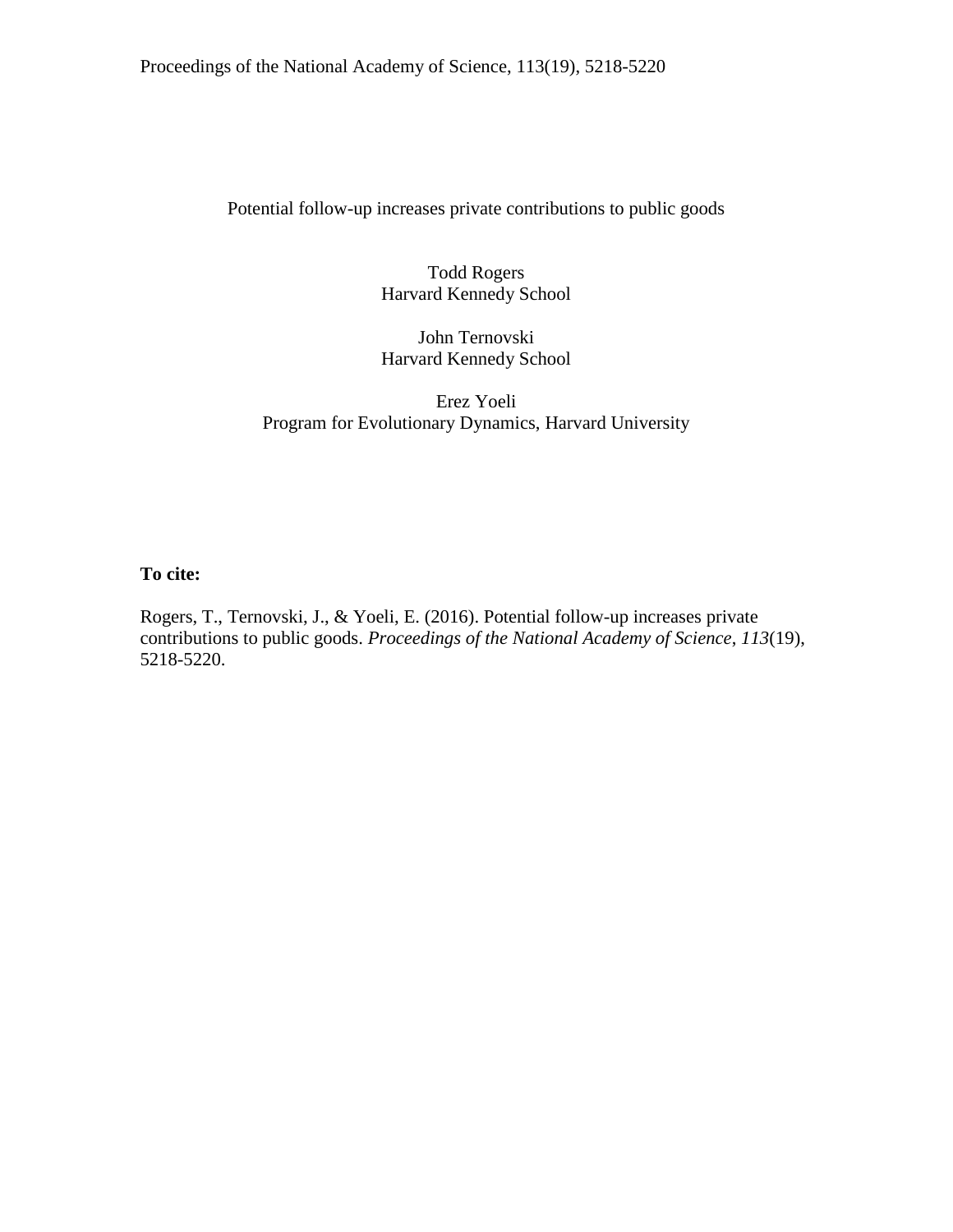#### Abstract (153 words)

People contribute more to public goods when their contributions are made more observable by others. We report an intervention that subtly increases the observability of public goods contributions when people are solicited privately and impersonally (e.g., mail, email, social media). This intervention is tested in a large-scale field experiment (N=770,946) in which people are encouraged to vote through get-out-the-vote letters. We vary whether the letters include the message *"We may call you after the election to ask about your voting experience."* Increasing the perceived observability of whether people vote by including that message increased the impact of the get-out-the-vote letters by more than the entire effect of a typical get-out-the-vote letter. This technique for increasing perceived observability can be replicated whenever public goods solicitations are made in private.

#### Significance Statement

Reputational concern is one reason people perform behaviors that are good for society but have little benefit for individuals (e.g., energy efficiency, donation, recycling, voting). In order for a behavior to influence reputations it must be observable. However, many strategies for encouraging these behaviors involve communicating privately and impersonally (e.g., mail, email, social media) with little or no observability. We report a large-scale field experiment  $(N=770,946)$  examining a technique for harnessing the benefits of observability when encouraging these behaviors privately. Get-Out-The-Vote letters become substantially more effective when they say *"We may call you after the election to ask about your voting experience."* This technique can be widely used to encourage society-benefiting behaviors.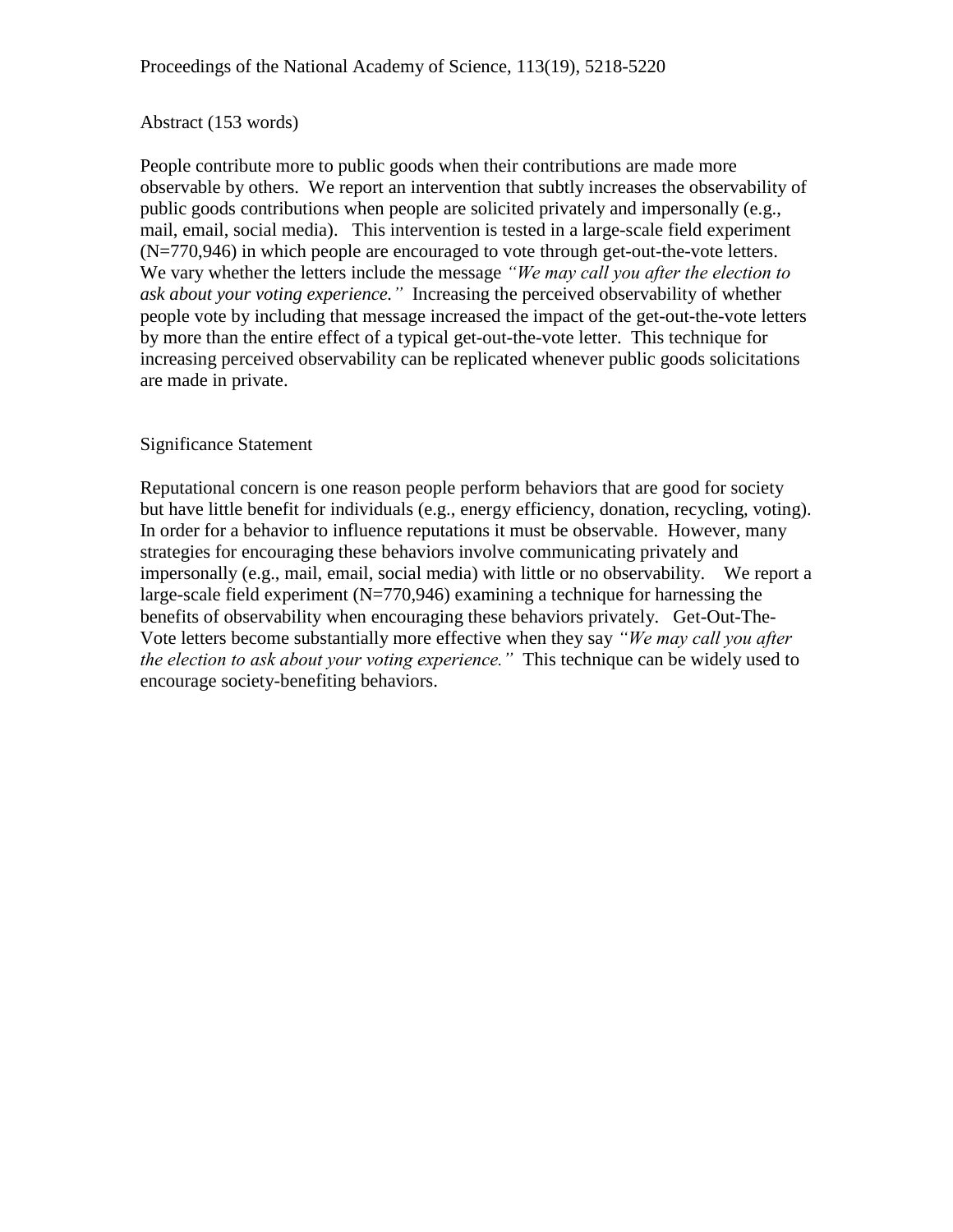How can we increase contributions to public goods—to get donors to give more to charity, citizens to vote, households to consume less energy, drivers to carpool, and patients to take all of their antibiotics? One of the best ways is to make contributions more observable (*1*, *2*), as demonstrated by a large body of laboratory experiments (*3*–*9*) and a growing body of field experiments (for a review, see (*2*)) in a variety of settings, including energy conservation (*10*), blood donations (*11*), national park contributions (*12*), and voting (*13*).

Observability increases contributions to public goods such as voting or charitable giving because observability allows contributions to affect reputations. Individuals who are observed to have contributed can be held in good standing, and rewarded in subsequent relationships, either when others are more likely to engage them in a relationship in the first place (this is called partner choice; e.g., (*14*, *15*)) or when others are more cooperative with them during an existing relationship (this is called indirect reciprocity; e.g., (*16*–*21*)). And, individuals who are observed to not contribute can be held in poor standing.

Even subtle cues of observability can increase contributions. In fact, observability can affect contributions when the reputational consequences of one's choice have been entirely eliminated (*22*, *23*). An example is eyespots: simply displaying a picture of a face or an abstraction resembling a face increases contributions (*24*, *25*). Such effects imply that the psychology governing our reputations operates at the intuitive level (*24*) that is, people do not necessarily deliberate over the reputational gains of every cooperative action, and instead rely on heuristics. Such an intuitive psychology might develop if the heuristics usually work (*26*, *27*). For example, if seeing something that look like faces is usually an accurate indication that someone is watching, then it may pay to give more whenever in the presence of something that looks like a face, even though a clever researcher may exploit this heuristic to induce people into giving a little more in an experiment. Moreover, there are reputational gains to cooperating without deliberating about the decision. Namely, people are perceived as being more trustworthy when cooperation is the automatic behavior. This, too, can lead people to rely more on cues and heuristics (*28*).

In this paper, we report the results of a large field experiment in which we subtly increased perceived observability to motivate contributions to a real-world public good: voting. The experiment involved sending Get-Out-The-Vote (GOTV) letters to citizens before the 2010 General Election (total  $N = 770,946$ ). (The original sample size was 805,756, however the data vendor did not provide outcome data for one congressional district (MA-10); therefore that district's data was not analyzed and is not included in subsequent analyses.) There were three conditions. Those assigned to the *best practices*  condition ("Best";  $N = 346,929$ ) were mailed a GOTV letter containing several messaging elements that have been shown to increase turnout (see S2 and discussion in Methods). Those assigned to the *best practices + increased probability of observability* condition ("Best+Observable";  $N = 347,054$ ) were sent a GOTV letter that was identical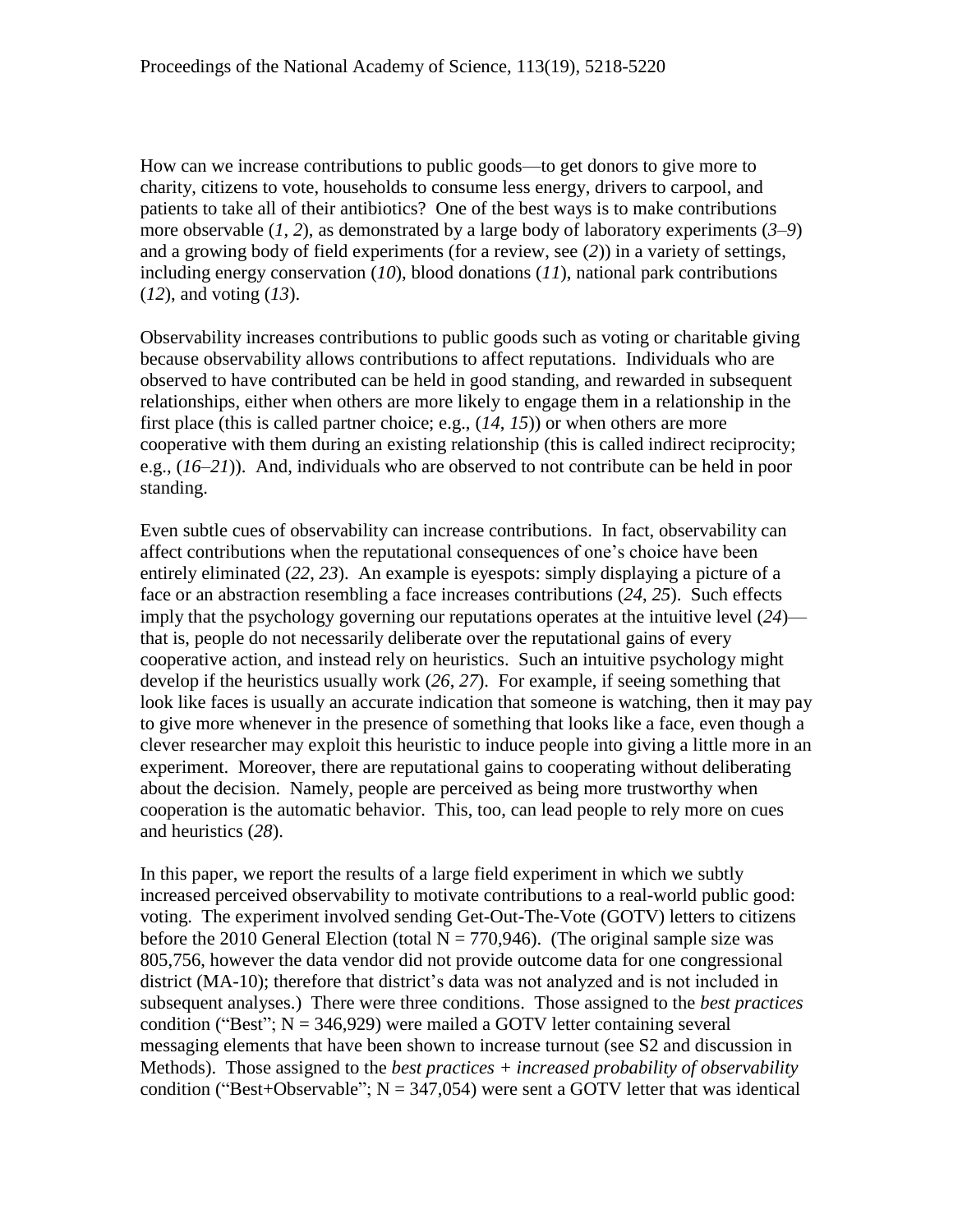to the one sent to those in the Best condition with two exceptions. First, at the top right corner of the page, these letters included the message *"You may be called after the election to discuss your experience at the polls."* Second, a paragraph was also added at the end of the GOTV letter reinforcing this message. See Figure 1. Those assigned to the control received no GOTV letter (N=76,963).

*Figure 1. Treatment Letters.*

*Best Practices Condition*



*Best Practices + Increased Probability of Observability Condition*

| <b>AMERICA VOTES</b><br>[Date]                                                                                                                  | Dear [Name], |                                                                                                                |  |
|-------------------------------------------------------------------------------------------------------------------------------------------------|--------------|----------------------------------------------------------------------------------------------------------------|--|
|                                                                                                                                                 |              |                                                                                                                |  |
|                                                                                                                                                 |              |                                                                                                                |  |
|                                                                                                                                                 |              |                                                                                                                |  |
| You're a voter. Thank you for voting in 2008! Public records show that<br>you voted in the most recent election. Again, thank you. It is people |              | like you who decide the future of our country by getting out to the<br>polls on Flection Day, November 2, 2010 |  |

*Letters are fully reproduced in S3. Note that letter in best practices + heightened observability condition ends with a paragraph reinforcing observability.*

The outcome measure of interest is voter turnout. Those assigned to the Best condition voted at meaningfully higher rates than those assigned to control  $(41.36\% \text{ v} \cdot 40.88\%, z=$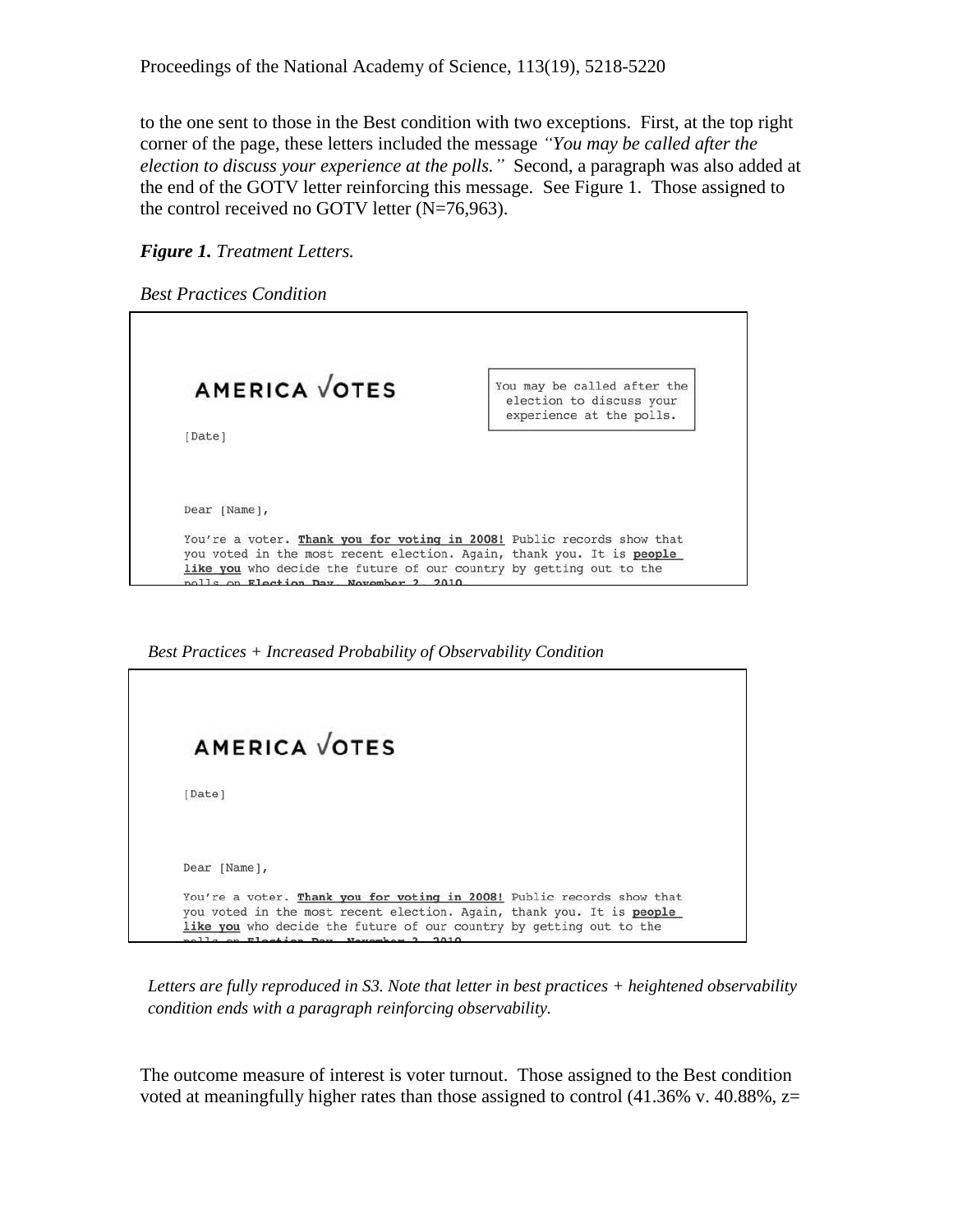2.52,  $p = 0.012$ ). All analyses control for pre-experiment stratifications, though results hold without these controls. The GOTV letter sent to those in the Best condition increased turnout by 0.48 percentage points. Meta-analyses of 79 experiments examining the impact of typical non-partisan GOTV letters show that the average treatment effect is 0.194 percentage points (*29*). This means that the GOTV letter sent to those in the Best condition was more than twice as effective as the typical GOTV letter  $(F(1,770915)=2.37, p=0.12)$ . As described in Methods (below), one reason this GOTV letter may have been especially potent is that it already contained several elements highlighting the observability of whether one votes. The content of the GOTV letter sent to those in the Best+Observable condition amplified the suggested observability above and beyond what was suggested in the letter sent to those in the Best condition. At \$0.34/letter, the letter sent to those in the Best condition cost \$71 per net vote.

The GOTV letter sent to those assigned to the Best+Observable condition increased turnout by 0.72 percentage points compared to the control group (41.60% vs. 40.88%,  $z=3.80$ ,  $p<.001$ ). This GOTV letter was more effective than that sent to those in the Best condition (41.60% v. 41.36%,  $z = 2.13$ ,  $p=0.033$ ). That is, adding observability to the already-effective GOTV letter sent to those in the Best condition increased the impact of the GOTV letter by 0.22 percentage points  $- a 51\%$  improvement that is larger than the average impact of the typical GOTV letter. The GOTV letter sent to those in the Best+Observability condition was more than three times as effective as the typical GOTV letter  $(F(1,770915)=7.95, p<0.01)$ . The GOTV letter sent to those in the Best+Observable condition cost \$47 per net vote – less than one third of the \$175 per net vote generated from the typical GOTV letter (*29*). See Figure 2.

*Figure 2. Adding Observability to a Get-Out-The-Vote Letter Increases Impact More Than the Average Impact of a Typical Get-Out-The-Vote Letter. ^ from meta-analysis of 79 randomized experiments of typical GOTV letters (29); turnout in the control group was 40.88%; \* signifies p<.05; Best and Best+Observable bars represent comparison to this experiment's control group whereas Typical GOTV Letter bar represents comparison to control groups included in the meta-analysis* 

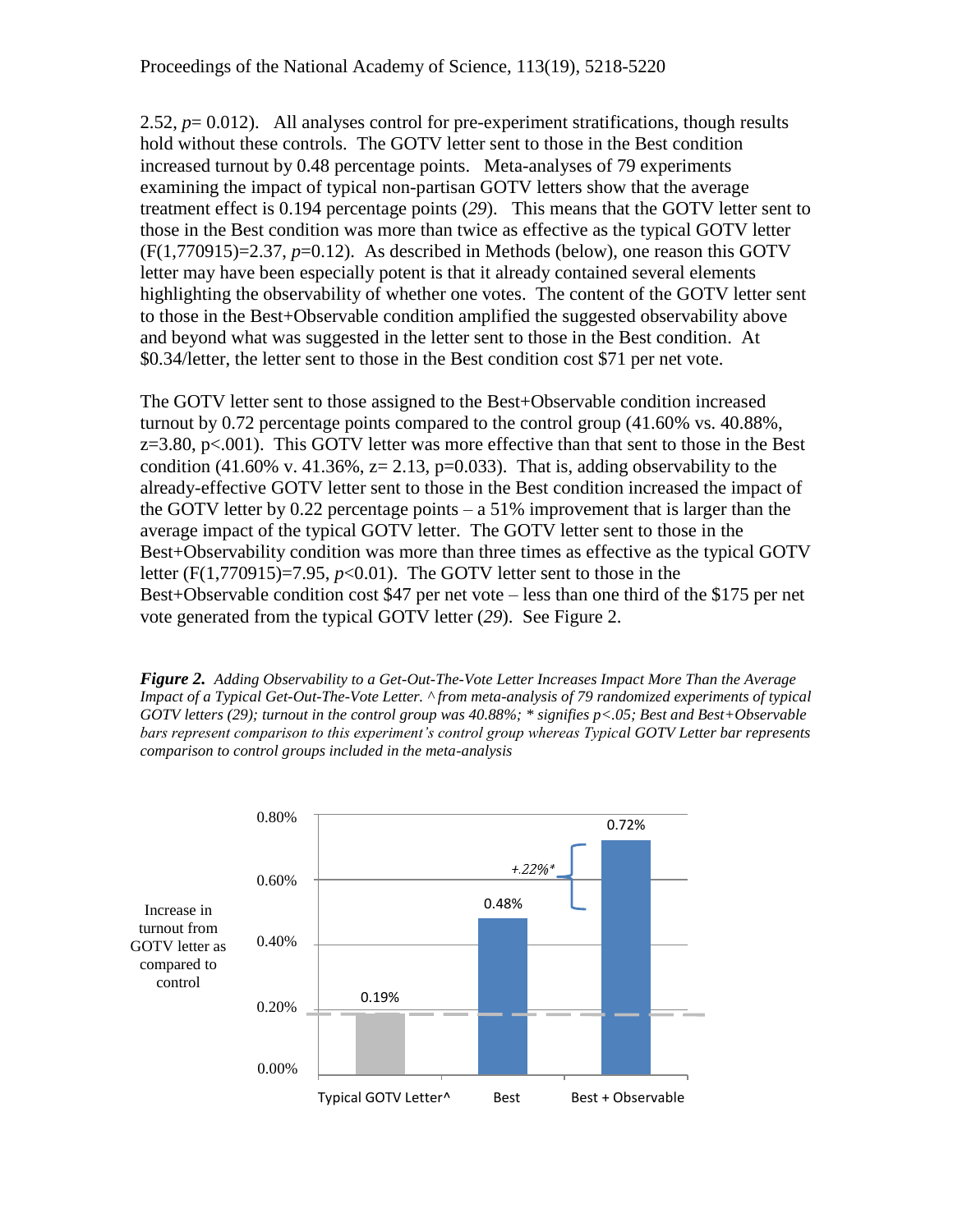Why does the prospect of a follow-up call increase voting? As with most studies of observability, we cannot rule out that people consciously responded to the intervention that they deliberated on the benefits of voting and evaluated them as greater in the Best+Observable condition. However, the fact that the future call was uncertain, and that if it did happen it would entail a conversation with a total stranger suggests this is unlikely. Instead, it seems more plausible that the intervention acted on a nonconscious level, as in the eye-spot studies (*24*, *25*). For example, the prospect of a follow-up might have activated feelings of accountability (*30*) or served as a reminder of future social interactions in which voting might be discussed (e.g., mental simulation).

We also cannot rule out that factors not directly related to public goods contributed to the intervention's success. In particular, the intervention might motivate one to vote simply to avoid disappointing or confronting a concerned party. Or, people may vote to avoid the unpleasant experience of having to lie—to claim that one voted when one did not. If so, the intervention may work in additional settings. For example, a counselor or advisor may be able to motivate students to follow through on their assignments and studying by scheduling weekly meetings.

We speculate that repeated attempts to increase people's perceptions of observability by suggesting the prospect of a follow-up contact will become decreasingly effective if follow-up contacts are not made. The intervention will lose credibility, and so it will not heighten perceptions of the reputation consequences of contributing. Therefore, we suggest that this intervention will be most effective when the chance of follow-up is credible (e.g., because a follow-up survey or in-person interaction is already planned).

Our study makes three contributions. The first is practical. Many solicitations for contributions are made privately - for example by mail, over email, or by posting on social media platforms such as Facebook and Twitter. These account for a large portion of fundraising: direct mail fundraising accounts for roughly 20% of all charitable donations, and online fundraising accounts for another 7% and is rapidly growing (*31*). Candidates and political groups regularly encourage constituents to vote using these same private communications media. Thus, for many practitioners, our results provide a practical, inexpensive, and effective strategy for increasing observability when soliciting public goods contributions via private communication.

Second, our results add to the field evidence that public goods contributions can be increased by making contributions more observable – even by merely suggesting that there may be magnified observability. Finally, our results provide additional evidence that voting can be increased by interventions which might affect reputations (e.g., (*13*, *32*–*36*)).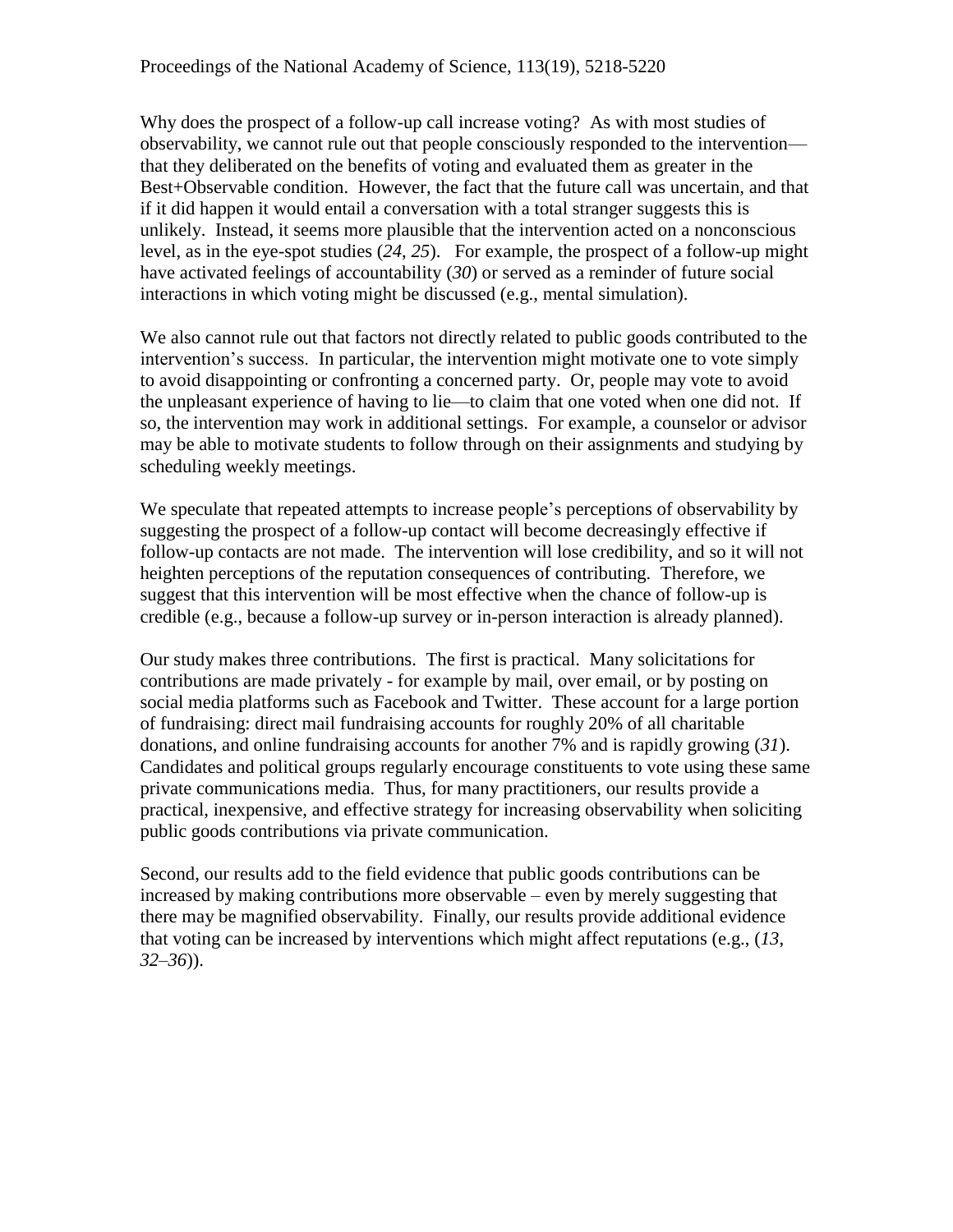### **Methods**

The GOTV letters were sent from an independent  $501c(4)$  organization that was likely unfamiliar to recipients, *America Votes*. *America Votes* selected the experiment universe based on three criteria using data provided by the political data vendor Catalist, LLC (*37*). First, individuals had to reside in one of twenty-nine targeted battleground Congressional districts chosen based on the organization's political objectives and expectation that the elections would be close. Second, only one individual per household could be included. Third, using predictive models developed by Catalist, individuals had to be predicted to be politically "progressive" and to have a low to moderate propensity to vote in the 2010 general election. This resulted in a population that was 60% female, 15% African American, and averaged 43 years old. The experiment universe included 645,035 individuals who voted in the 2008 General Election and 160,721 individuals who did not vote in the 2008 General Election but who had registered to vote in the 2010 General Election. Before being randomly assigned to one of the three conditions, the experiment universe was stratified by whether individuals voted in the 2008 election, and by their Congressional district.

The GOTV letters emphasized the descriptive social norm that many others would vote (*32*). They also reinforced the civic identity by highlighting that "people like you" will vote (*35*). Another messaging element in the GOTV letters involved a call-out box in which targets were to write their voting plans, reflecting work on the power of implementation intentions on turnout and other health behaviors (*33*, *38*). The GOTV letters also expressed gratitude for the targets' past political actions, and a hope that public records would show that targets will have voted in the upcoming 2010 election (*34*). For those who had voted in the 2008 General Election, the letter thanked them for voting in 2008, and for those who had not voted in the 2008 General Election but had registered to vote in the 2010 General Election, it thanked them for registering. This was the only difference in the messaging content between those who had voted in 2008 and those who had not. Note that this GOTV letter already indicates to voters that their behavior is observable. This indication could mute any effect of adding an explicit suggestion that whether people vote may be observable.

Voter turnout data was collected by Catalist, LLC, from publicly reported administrative records. Turnout data was missing for one district, MA-10, which has been excluded from all analyses. We administered a survey to a subsample of targets two months after the election, but it is not relevant to this manuscript. All analyses use logistic regression controlling for pre-experiment strata: dummies for Congressional districts, and 2008 vote history.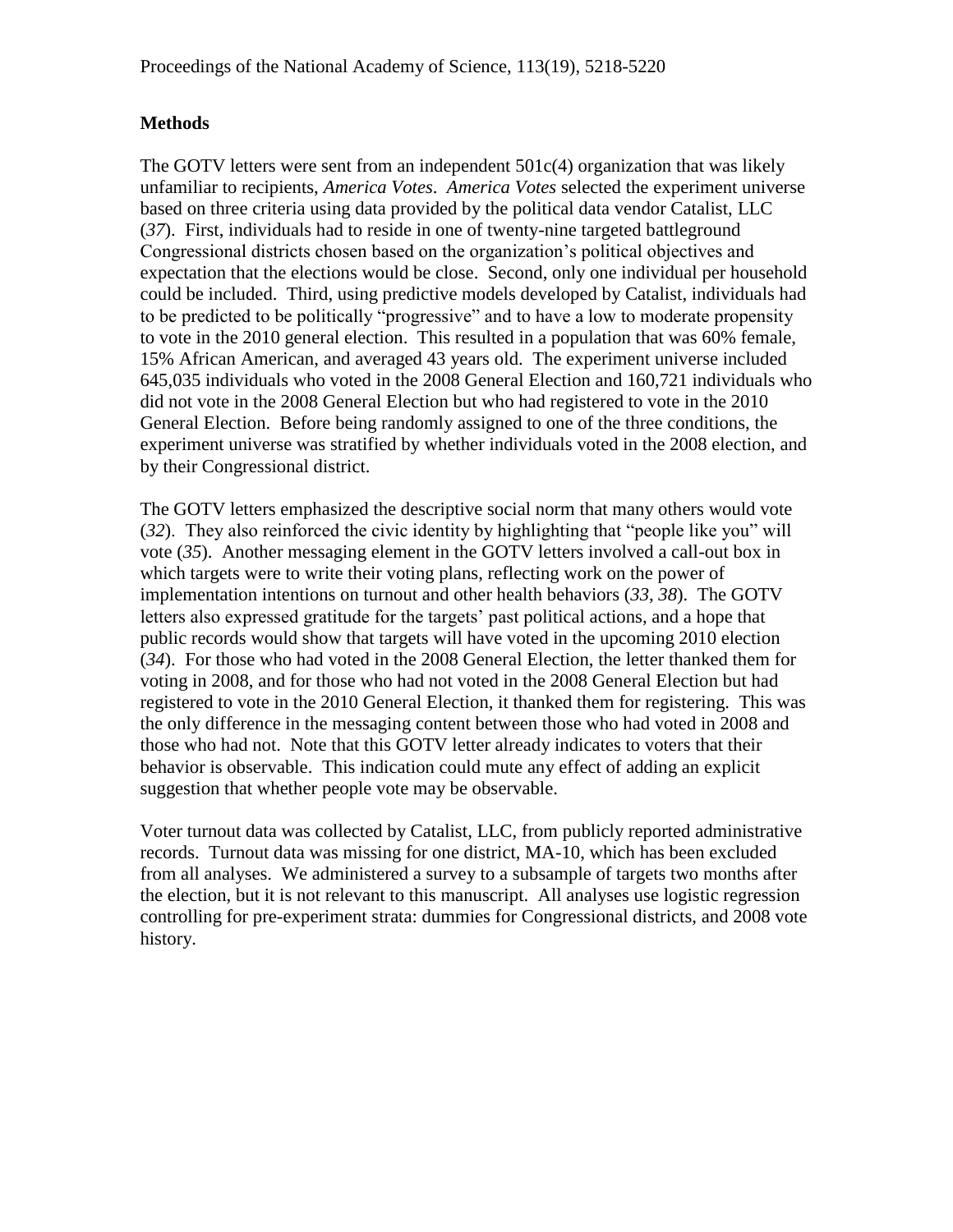Proceedings of the National Academy of Science, 113(19), 5218-5220

# **Acknowledgements**

We thank America Votes, Analyst Institute and Catalist, LLC for collaboration and data.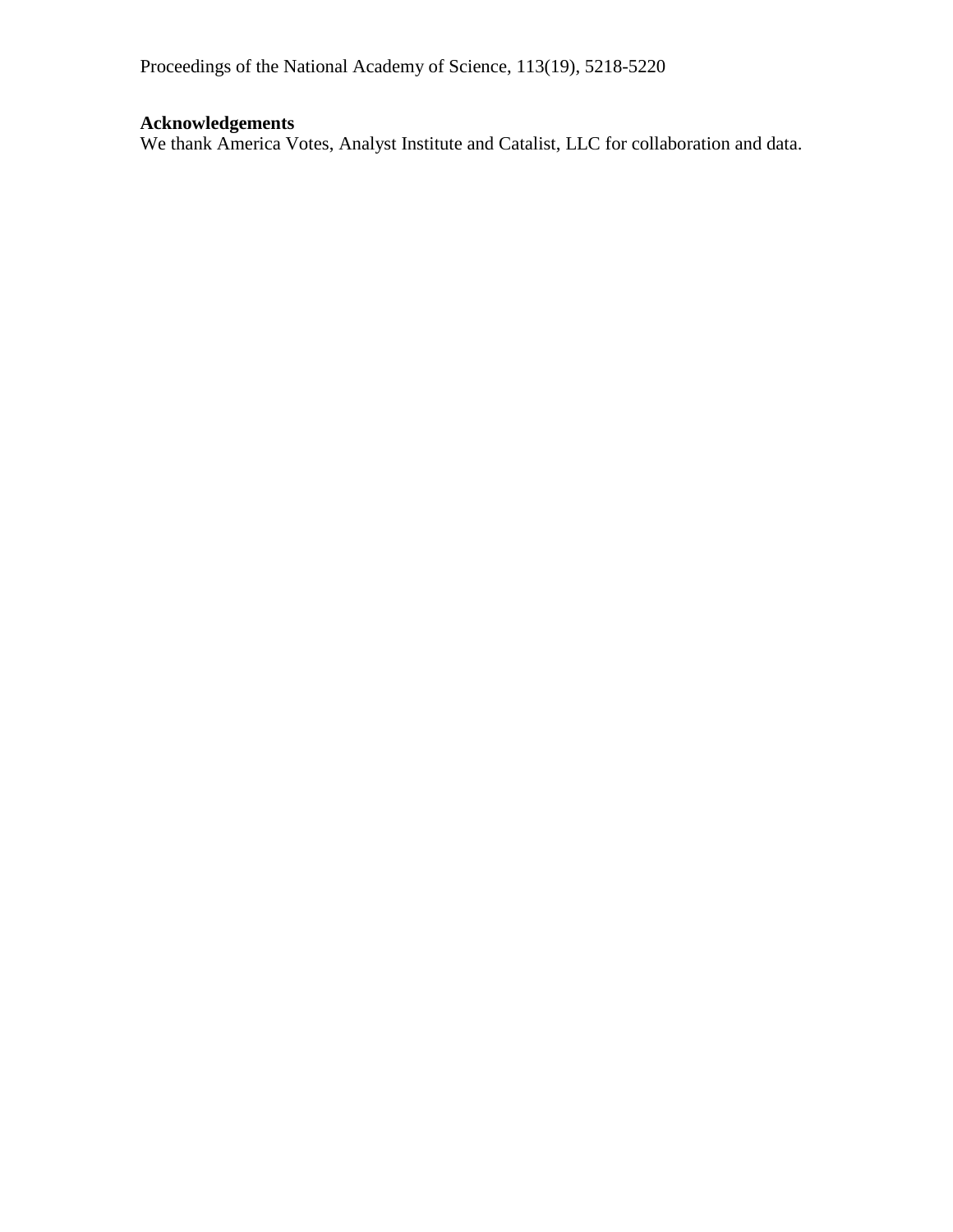## **References**

- 1. D. G. Rand, E. Yoeli, M. Hoffman, Harnessing Reciprocity to Promote Cooperation and the Provisioning of Public Goods. *Policy Insights Behav. Brain Sci.* **1**, 263–269 (2014).
- 2. G. T. Kraft-Todd, M. I. Norton, D. G. Rand, The Selfishness of Selfless People: Harnessing the Theory of Self-Concept Maintenance to Increase Charitable Giving. *SSRN Electron. J.* (2015), doi:10.2139/ssrn.2568869.
- 3. J. Andreoni, R. Petrie, Public goods experiments without confidentiality: a glimpse into fund-raising. *J. Public Econ.* **88**, 1605–1623 (2004).
- 4. J. A. List, R. P. Berrens, A. K. Bohara, J. Kerkvliet, Examining the Role of Social Isolation on Stated Preferences. *Am. Econ. Rev.* **94**, 741–752 (2004).
- 5. M. Rege, K. Telle, The impact of social approval and framing on cooperation in public good situations. *J. Public Econ.* **88**, 1625–1644 (2004).
- 6. S. Tadelis, "The Power of Shame and the Rationality of Trust" (SSRN Scholarly Paper ID 1006169, Social Science Research Network, Rochester, NY, 2007), (available at http://papers.ssrn.com/abstract=1006169).
- 7. J. Andreoni, B. D. Bernheim, Social Image and the 50-50 Norm: A Theoretical and Experimental Analysis of Audience Effects. *Econometrica*. **77**, 1607–1636 (2009).
- 8. S. Linardi, M. A. McConnell, Volunteering and Image Concerns 0 (2008) (available at http://www.hss.caltech.edu/~slinardi/papers/Volunteer\_Jan08.pdf).
- 9. J. Jacquet, C. Hauert, A. Traulsen, M. Milinski, Shame and honour drive cooperation. *Biol. Lett.* **11**, rsbl20110367 (2011).
- 10. E. Yoeli, M. Hoffman, D. G. Rand, M. A. Nowak, Powering up with indirect reciprocity in a large-scale field experiment. *Proc. Natl. Acad. Sci.* **110**, 10424– 10429 (2013).
- 11. N. Lacetera, M. Macis, Social image concerns and prosocial behavior: Field evidence from a nonlinear incentive scheme. *J. Econ. Behav. Organ.* **76**, 225–237 (2010).
- 12. O. Bandiera, I. Barankay, I. Rasul, Social Preferences and the Response to Incentives: Evidence from Personnel Data. *Q. J. Econ.* **120**, 917–962 (2005).
- 13. A. S. Gerber, D. P. Green, C. W. Larimer, Social Pressure and Voter Turnout: Evidence from a Large-Scale Field Experiment. *Am. Polit. Sci. Rev.* **102** (2008), doi:10.1017/S000305540808009X.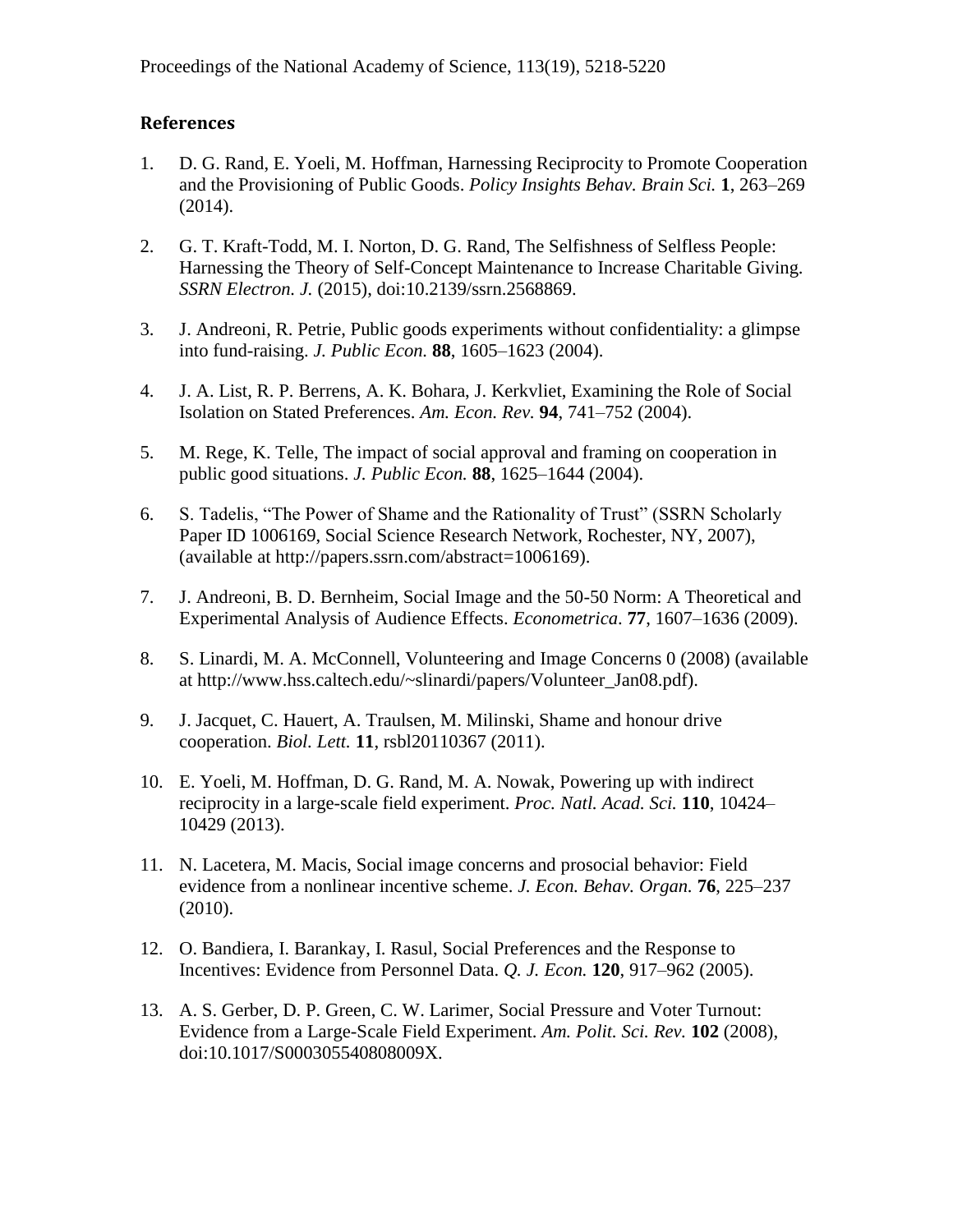- 14. A. Glazer, K. A. Konrad, A Signaling Explanation for Charity. *Am. Econ. Rev.* **86**, 1019–1028 (1996).
- 15. H. Gintis, E. A. Smith, S. Bowles, Costly Signaling and Cooperation. *J. Theor. Biol.* **213**, 103–119 (2001).
- 16. M. Milinski, D. Semmann, H.-J. Krambeck, Reputation helps solve the "tragedy of the commons." *Nature*. **415**, 424–426 (2002).
- 17. K. Panchanathan, R. Boyd, Indirect reciprocity can stabilize cooperation without the second-order free rider problem. *Nature*. **432**, 499–502 (2004).
- 18. M. A. Nowak, K. Sigmund, Evolution of indirect reciprocity. *Nature*. **437**, 1291– 1298 (2005).
- 19. D. G. Rand, A. Dreber, T. Ellingsen, D. Fudenberg, M. A. Nowak, Positive Interactions Promote Public Cooperation. *Science*. **325**, 1272–1275 (2009).
- 20. L. Balafoutas, N. Nikiforakis, B. Rockenbach, Direct and indirect punishment among strangers in the field. *Proc. Natl. Acad. Sci.* **111**, 15924–15927 (2014).
- 21. J. M. McNamara, P. Doodson, Reputation can enhance or suppress cooperation through positive feedback. *Nat. Commun.* **6**, 6134 (2015).
- 22. J. Dana, D. M. Cain, R. M. Dawes, What you don't know won't hurt me: Costly (but quiet) exit in dictator games. *Organ. Behav. Hum. Decis. Process.* **100**, 193– 201 (2006).
- 23. D. M. Cain, J. Dana, G. E. Newman, Giving Versus Giving In. *Acad. Manag. Ann.* **8**, 505–533 (2014).
- 24. K. J. Haley, D. M. T. Fessler, Nobody's watching? *Evol. Hum. Behav.* **26**, 245–256 (2005).
- 25. M. Bateson, D. Nettle, G. Roberts, Cues of being watched enhance cooperation in a real-world setting. *Biol. Lett.* **2**, 412–414 (2006).
- 26. A. Bear, D. G. Rand, Intuition, deliberation, and the evolution of cooperation. *Proc. Natl. Acad. Sci.* **113**, 936–941 (2016).
- 27. D. G. Rand *et al.*, Social heuristics shape intuitive cooperation. *Nat. Commun.* **5**, 3677 (2014).
- 28. M. Hoffman, E. Yoeli, M. A. Nowak, Cooperate without looking: Why we care what people think and not just what they do. *Proc. Natl. Acad. Sci.* **112**, 1727–1732 (2015).